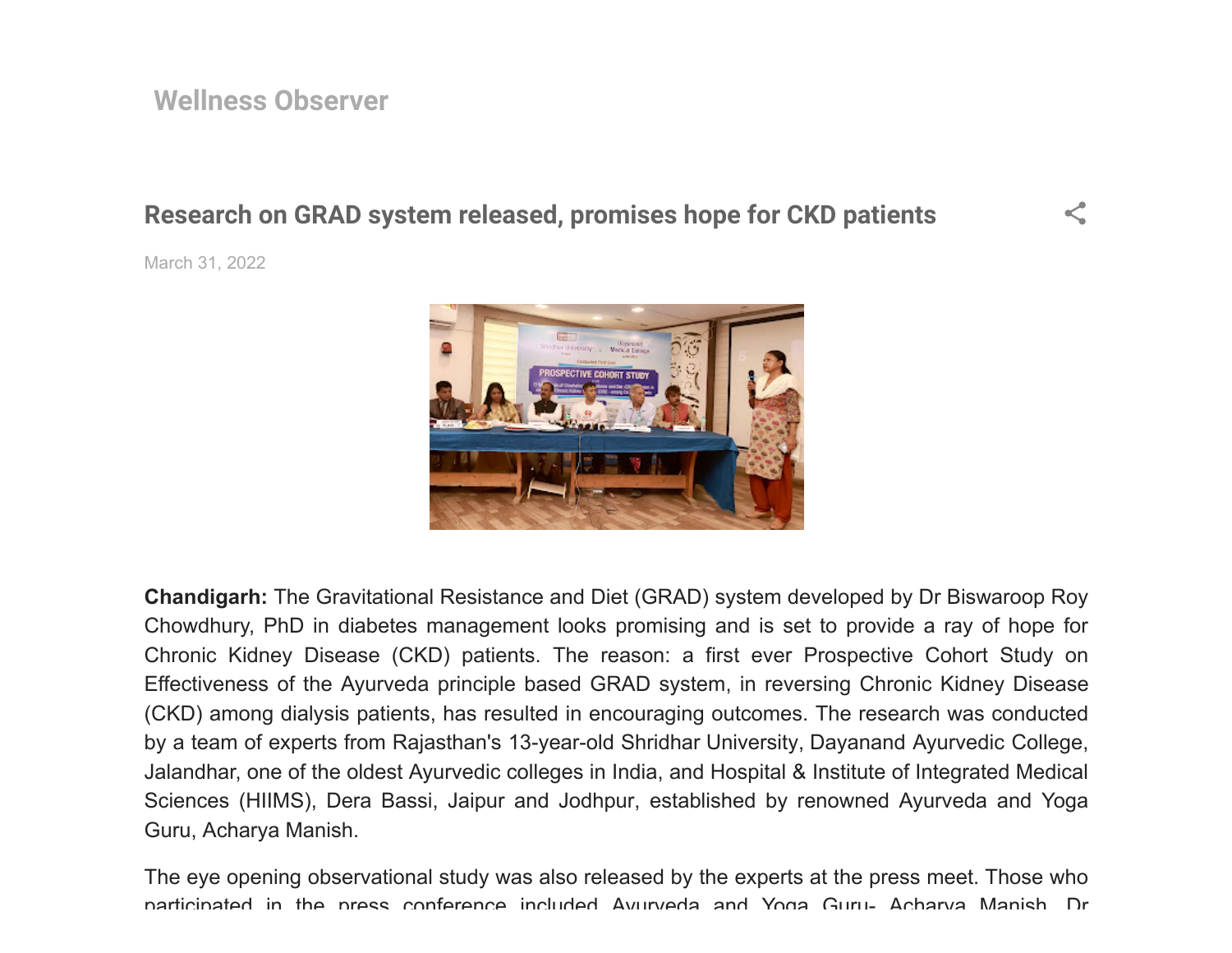participated in the press conference included Ayurveda and Yoga Guru- Acharya Manish, Dr Biswaroop Roy Chowdhury, Registrar of Shridhar University Dr. Om Prakash Gupta, Dr. Anu Bhardwaj (BAMS), Dr Amar Singh Azad, MD, Paediatrics and Community Medicine, and Dr Awadhesh Pandey, MD, Radiology.

Dr Biswaroop Roy Chowdhury, the inventor of the GRAD system, told media persons at Chandigarh Press Club that GRAD includes two hours of hot water immersion therapy, head down tilt therapy and disciplined and intelligent people (DIP) diet. These elements form the nucleus of the GRAD system.

Research Team Member from Shridhar University Dr. Anu Bhardwaj (BAMS) said, "As many as 100 dialysis patients undergoing treatment under the GRAD system from 22 States across India, were observed for an average of 100 days."

Registrar of Shridhar University Dr. Om Prakash Gupta said," Among the patients, who adopted the GRAD System fully, 75% could free themselves of dialysis and the rest of the 25% also got partial freedom from dialysis."

The GRAD system can be recommended as an effective method to reverse CKD among mild, moderate, and severe patients and can be seen as an effective alternative to dialysis and kidney transplant, said experts present at the press conference.

Ayurveda and yoga Guru - Acharya Manish, who is also Chairman, HIIMS Hospital, Dera Bassi, while introducing successfully treated patients of CKD, shared the vision of the GRAD system. "It is affordable and can be done as per the convenience of patients in rural settings as well. The GRAD system can be seen as the beginning of the end of transplant," he said.

Acharya Manish said that the GRAD system comes as a big hope for CKD patients as about 700 million people across the globe are suffering from CKD and about one third of them live in India or China. Till now there is no cure and the only treatment available is dialysis and transplant, which is out of the reach of the majority of the patients.

Dr Anu Bhardwaj of Shridhar University explained the Ayurvedic perspective of GRAD system while other research team members including Dr Amar Singh Azad, MD, Paediatrics Community Medicine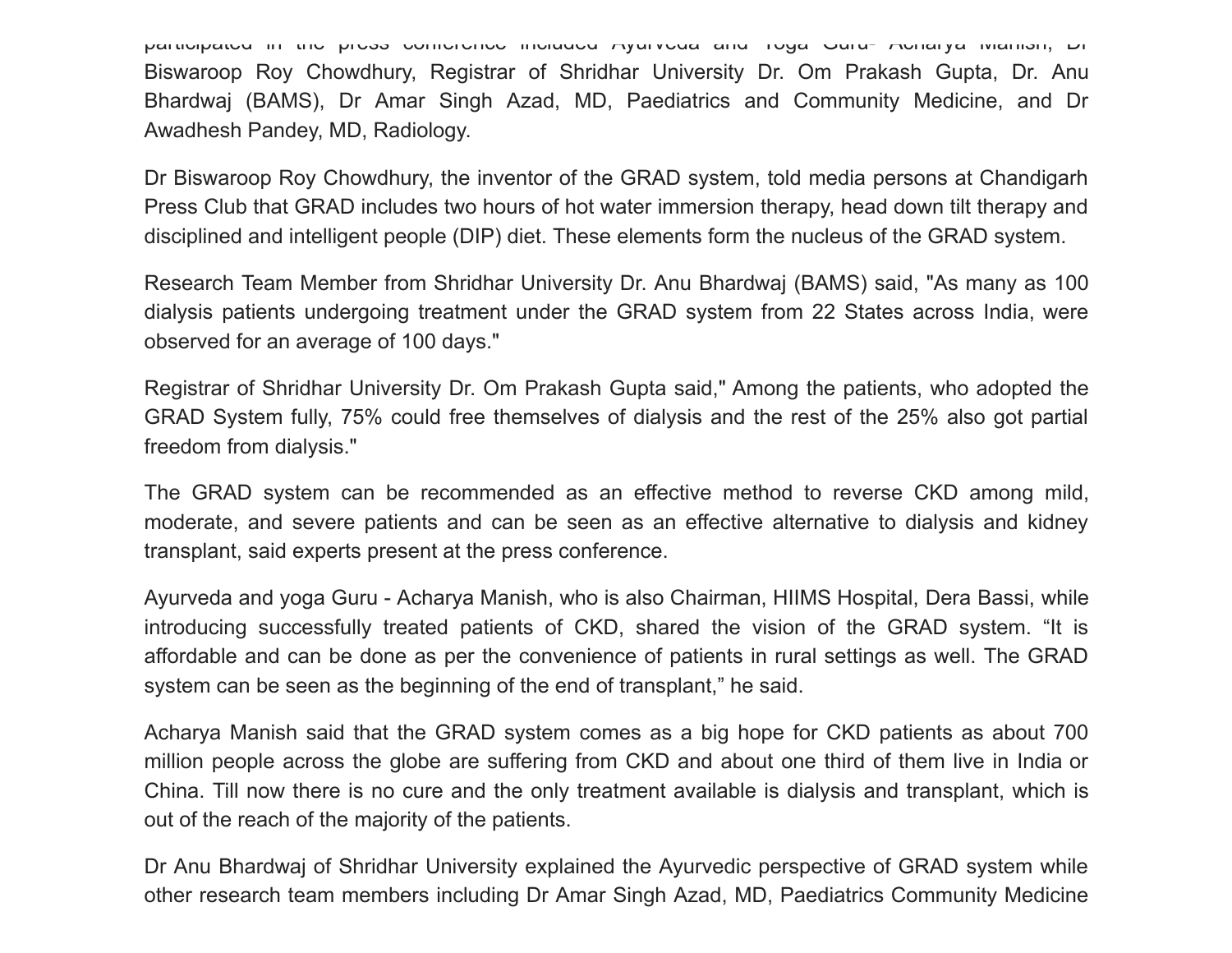and Dr Awadhesh Pandey, MD, Radiology, explained the allopathic relevance of the reversal of CKD and the scope of this new finding. **BW** 

| Ayurveda   Chronic Kidney Disease   (diabetes )   Dr Biswaroop Roy Chowdhury          | <b>GRAD</b> |
|---------------------------------------------------------------------------------------|-------------|
| Gravitational Resistance   ( healthcare ) ( Shridhar University )<br>wellness<br>yoga |             |
|                                                                                       |             |
| Enter your comment                                                                    |             |
|                                                                                       |             |

### **Popular posts from this blog**

## **[Gurudev Sri Sri Ravi Shankar holds Mahasatsang at the site of the upcoming 'The Wellness](https://wellnessobserver.blogspot.com/2022/04/gurudev-sri-sri-ravi-shankar-holds.html) City'**

*[April 04, 2022](https://wellnessobserver.blogspot.com/2022/04/gurudev-sri-sri-ravi-shankar-holds.html)*



Chandigarh : Spiritual leader, world-renowned humanitarian and the founder of Art of Living Foundation, Gurudev Sri Sri Ravi Shankar held a Mahasatsang at the site of the upcoming The Wellness City, located on the Chandigarh-Patiala Highway . The Wellness City is being developed by Prime 2016.

### **[READ MORE](https://wellnessobserver.blogspot.com/2022/04/gurudev-sri-sri-ravi-shankar-holds.html)**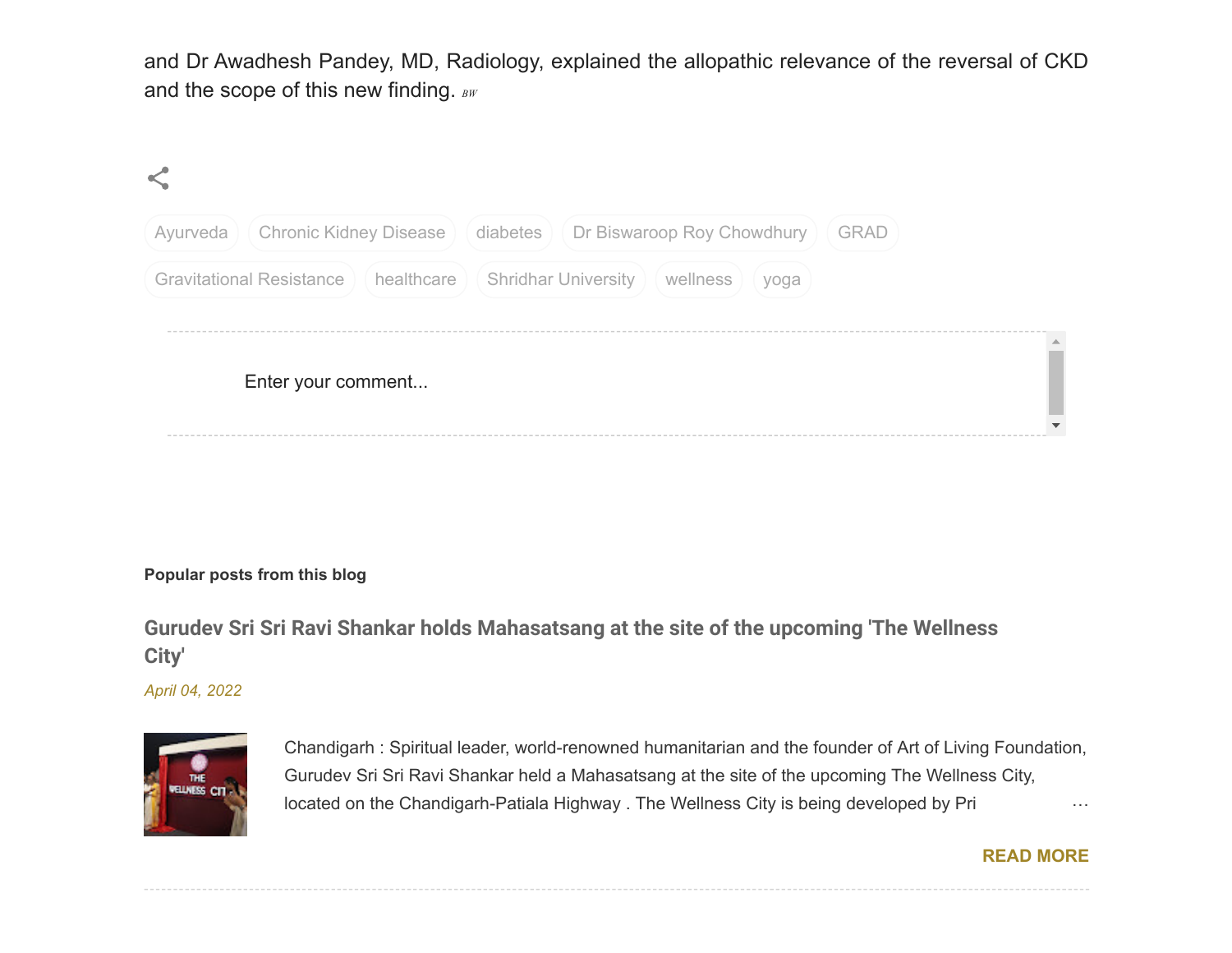### **[Bhikkhu Sanghasena urges UN to declare 2021 as 'The Year of Compassion'](https://wellnessobserver.blogspot.com/2021/01/bhikkhu-sanghasena-urges-un-to-declare.html)**

*[January 22, 2021](https://wellnessobserver.blogspot.com/2021/01/bhikkhu-sanghasena-urges-un-to-declare.html)*



 Bhikkhu Sanghasena, Founder, Mahakaruna Foundation Ven. Bhikkhu Sanghasena, Founder President, Mahabodhi International Meditation Centre (MIMC) Ladakh has requested the United Nations to declare the current year as the Year of Compassion. The statement of the great Buddhi monestation is well as

### **[READ MORE](https://wellnessobserver.blogspot.com/2021/01/bhikkhu-sanghasena-urges-un-to-declare.html)**

### **[India Book of Records appreciates Dr Gautam Ram Choudhary for rare surgery](https://wellnessobserver.blogspot.com/2021/04/india-book-of-records-appreciates-dr.html)**

*[April 07, 2021](https://wellnessobserver.blogspot.com/2021/04/india-book-of-records-appreciates-dr.html)*



 Jodhpur : Dr Gautam Ram Choudhary of Jodhpur , Rajasthan, is appreciated for removing a huge renal cancer tumour from the kidney. He, and his team, removed this tumour from a 20 years old female patient surviving on a single kidney. In the surgery, they removed the cancerous tumour and

### **[READ MORE](https://wellnessobserver.blogspot.com/2021/04/india-book-of-records-appreciates-dr.html)**



Theme images by [Gintare Marcel](http://www.offset.com/artist/Gintare+Marcel)